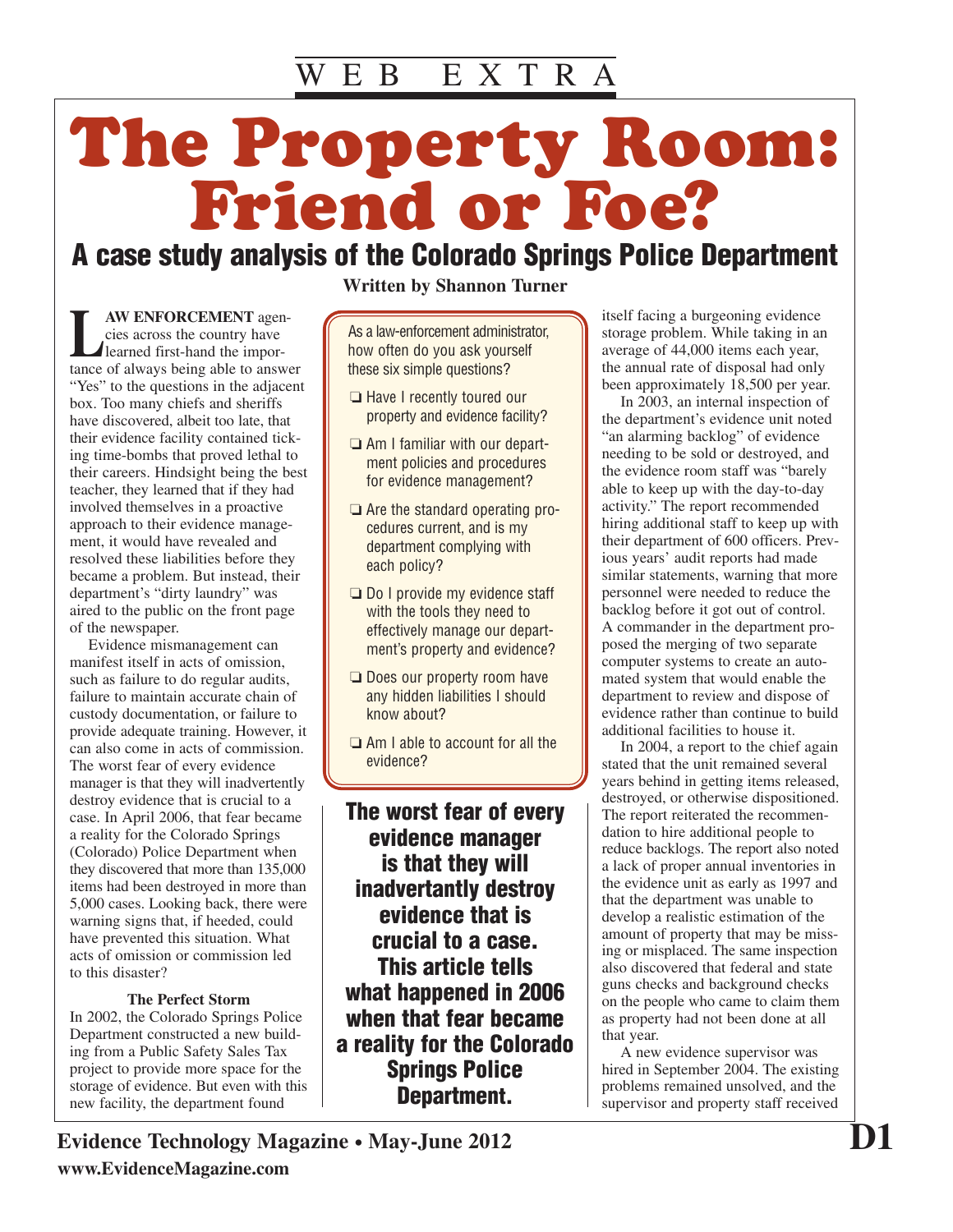little cooperation from case investigators to provide the disposition of cases and authorize the release of evidence.

The evidence unit personnel took matters into their own hands in order to create space for the new evidence being received. Two temporary employees were hired that year to assist with the project. And although a department commander had updated the disposition guidelines earlier that year, those policies were, for all intents and purposes, ignored during the purge process in 2005. Instead, they substituted a self-developed criteria based on the age of the case.

At the end of November 2005, an inspection of the evidence room identified no problems and, based on an interview with the supervisor, they had cut down the evidence backlog by purging more than 135,000 items. However, the concerns in the previous years' report regarding lack of inventories and gun traces were not addressed in the 2005 inspection.

In late December, a Colorado Springs PD detective received a lead in a pending missing-persons case. When he contacted the evidence unit in January to review the evidence in the case, he learned that the evidence had been destroyed six months earlier. The matter was turned over to major crimes to determine if any criminal actions were involved in the destruction of the evidence. It was determined that no crime had been committed; therefore, the matter was turned over to the Internal Affairs unit to evaluate the situation. All dispositioning of evidence was halted at that time until the investigation was complete.

The city auditor was also consulted in that investigation. The investigation revealed that the database being used to manage the evidence contained corrupt data going back several years. They discovered the old database had reached its record capacity; as new items were entered into the system, it would randomly overwrite a previous barcode in order to create a new record. The failures discovered in the evidencetracking database were excessive, and —collectively with the other findings of the investigation—the validity of the evidence being held in the property unit was in question.





A 2004 report to the Colorado Springs PD's chief of police noted a lack of proper annual inventories in the evidence unit dating back as far as 1997. Not only was evidence disorganized and difficult to locate, it was coming in far faster than it was being dispositioned. A new system was badly needed.









Led by Supervisor Joe Kissell, the Colorado Springs PD evidence unit went to work following a new set of evidence-management procedures and implementing a new evidence-management system. The result of those changes is an efficient operation that can be used as a model for other property and evidence units.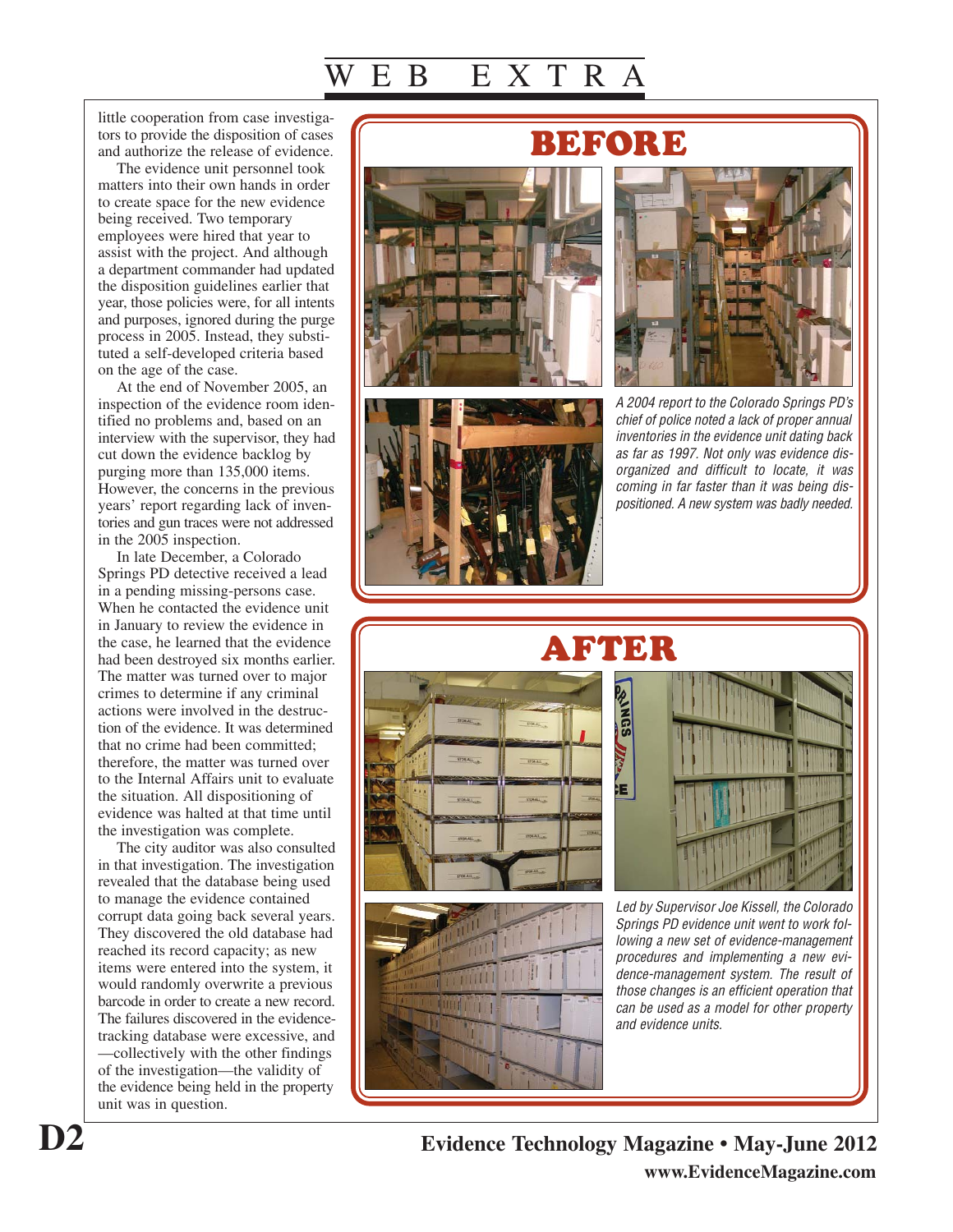On April 28, 2006, a report was presented to the chief of police that identified 4,177 criminal cases potentially negatively affected in the categories of Child Abuse, Forgery, Homicide, Kidnapping, and Sexual Assault. The report was delivered to the District Attorney on that same day, and a press conference was held that afternoon to disclose these findings to the media and public.

The investigation showed crimes involving assaults and missing persons had been affected, as well. In conjunction with the district attorney's office, a procedure was developed to examine all 4,177 initial cases, an additional 829 assault cases, and eight missing persons cases (5,014 cases total). The examination of the cases revealed a minimal impact on the potential prosecution for the 4th Judicial District. Only seven pending cases were among the 4,177 initially identified, and none had a drastic impact as a result of the destruction of the evidence. There were eight cases that had an outstanding warrant for the suspect. There were also six unsolved missing persons cases from 1986 until 2001 where evidence was improperly destroyed. The DA also identified 25 potential appeals cases for review.

Following a vote of no confidence and despite his earlier statements that he would not step down, the Colorado Springs Police chief announced his retirement in July 2006.

#### **Corrective Measures**

Management intervention was swift; however, it took almost three years to identify practices that were problems and to implement corrective actions throughout the department. A sergeant from the training academy was assigned to supervise the evidence unit. Some evidence unit employees were terminated or disciplined and the remaining employees were retrained in their responsibilities and procedures. Additional evidence technicians were also hired. An evidence redesign team consisting of patrol officers was formed to oversee the implementation of all the approved recommendations from the various inspections.

Because the evidence database had a significant error rate, they assigned

### **Management intervention was swift for the Colorado Springs Police Department. But it took almost three years to identify practices that were problems and to implement corrective actions throughout the department.**

IT resources to fix the inefficiencies of the database. They also determined a 100% inventory of the remaining evidence was required to verify the integrity of the data. With an inventory of approximately 300,000 items, they estimated it would take up to 12 months to accomplish this. Also, at the request of the district attorney, the scope of the original investigation was expanded to include all of the 75,982 cases that had evidence dispositioned between September 2004 and March 2006.

The administration implemented a comprehensive set of management controls and procedural oversights to identify and address evidence issues. They also issued several department bulletins that addressed the criticality of the gathering and submittal of evidence, as well as the supervisory oversight by case agents that must be present in order to properly manage and disposition evidence.

A complete change in mindset was generated throughout the department in how evidence was perceived, and a team of personnel from both within and external to the Colorado Springs PD was formed to examine every aspect of evidence handling—from initial intake to storage, through the prosecution stage, and finally to disposition or long-term retention. The department also consulted with other law enforce-ment agencies and disseminated their information throughout the law enforcement community in order to incorporate the best practices of evidence handling.

Joe Kissell was appointed the supervisor of the evidence unit in 2008, having previous experience as a commander at the El Paso County (Colorado) Sheriff's Office and as chief of police of Monument, Colorado. Kissell and his staff continued to follow the new evidence-management procedures and analyze the capabilities of their existing evidence database. They discovered that daily evidence management required a considerable amount of repetitive manual labor and paper documentation. Officers spent a staggering amount of time completing hand-written property sheets and tags. The evidence techs then devoted more than 350 hours per month entering that same information into the evidence system. And although they were using barcoding to track the evidence, the pre-printed barcodes contained no information—only the barcode forcing them to decipher the officers' handwriting on the bags. Operation of the barcode scanners was laborintensive, and they were so outdated that they were no longer supported. The system was limited in search options and required routine assistance from IT staff to run reports and statistics. It was clear to Kissell that an updated evidence-management system would provide the tools needed to further streamline their processes and eliminate repetitive work effort.

After an extensive search of evidence management systems, the Colorado Springs PD implemented the EvidenceOnQ system developed by FileOnQ, Inc. in Seattle, Washington. According to Kissell, the transition to the new system was "seamless" for the entire department. In fact, the officers actually expressed their appreciation to Kissell for implementing a userfriendly system that made their evidence submission process fast and easy. The evidence staff has seen enhancements to literally every duty in the property room. The table on the following page shows a side-by-side comparison of the time devoted to evidence management tasks using their old evidence management system and after the EvidenceOnQ system implementation in October 2010.